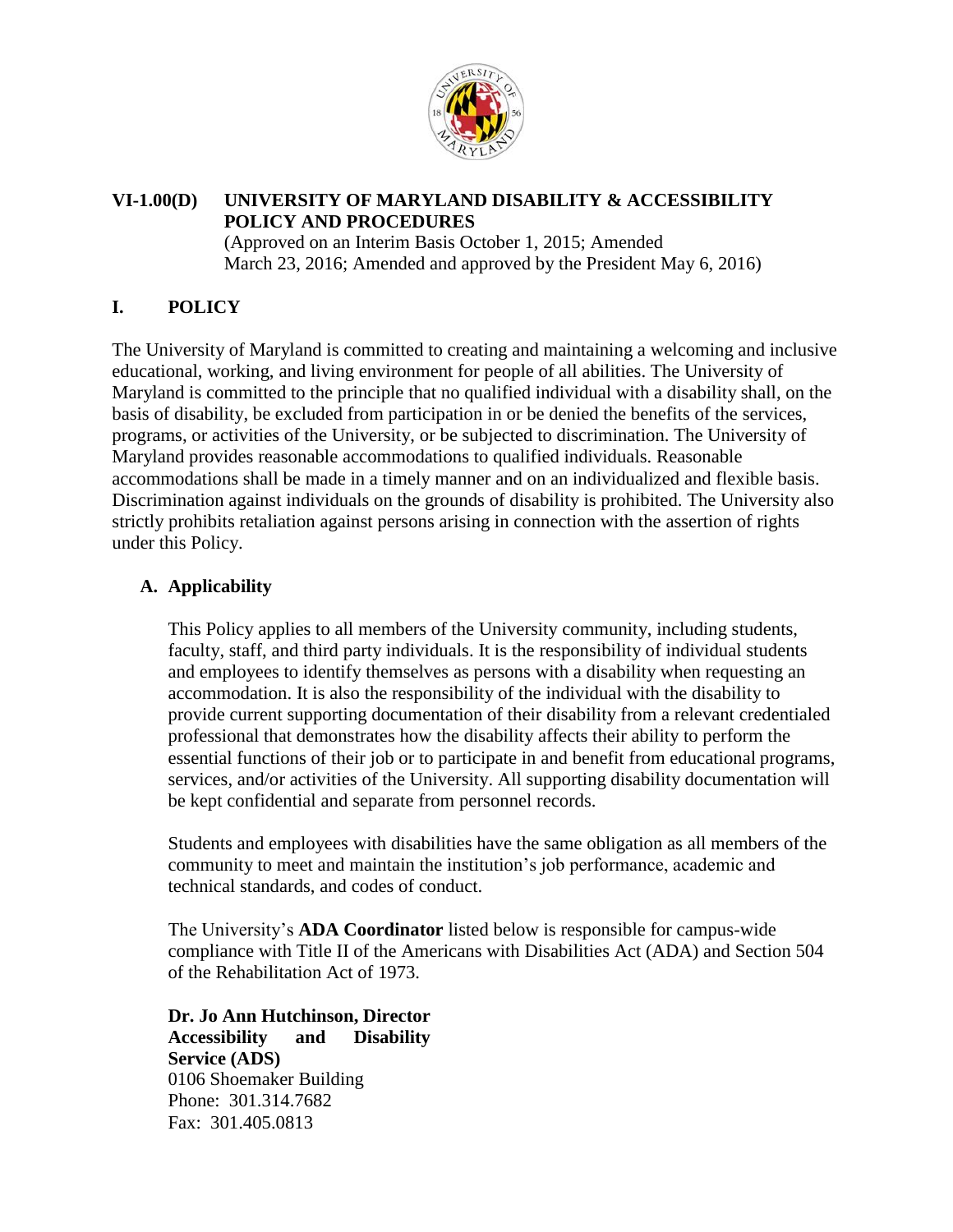TTY/TDD: 301.314.7682 Email: [Adsfrontdesk@umd.edu](mailto:Dissup@umd.edu) Website: [http://www.counseling.umd.edu/ADS/](http://www.counseling.umd.edu/dss/)

## **II. DEFINITIONS**

**"Disability"** (with respect to an individual) is a physical or mental impairment that substantially limits one or more of the person's major life activities, taking into consideration any mitigating measures; a history of having such an impairment; or being regarded as having such an impairment.

**"Disability supporting documentation"** is a current medical, psychological, educational or other relevant documentation provided by a credentialed third party that establishes a person has a disability as defined above and demonstrates how the disability affects the person's ability to perform the essential functions of their job or to participate in educational programs, services, or activities of the University.

**"Discrimination"** is unequal treatment based on a disability that interferes with an individual's ability to participate in the University's educational programs, services, or activities, or with an individual's ability to perform their job responsibilities.

**"Essential Job Functions"** is the fundamental, basic job duties performed in a position. A function may be essential because: the position exists to perform that function; there are a limited number of employees available who could perform that function; and/or the function is highly specialized, and the incumbent is hired for special expertise or ability to perform it.

**"Interactive Process"** is ongoing communication between the employee and employer, or the student and instructor or other University personnel, for the express purpose of providing a reasonable accommodation.

**"Qualified Employee"** is an employee with a disability who meets the legitimate skills, experience, education, or other requirements of a job and who can perform the essential job functions of the position with or without reasonable accommodation.

**"Qualified Student"** is a student with a disability who meets the academic and technical standards requisite for admission to or participation in the programs, services, or activities of the University with or without reasonable accommodation.

**"Reasonable accommodations for Students"** are adjustments including academic assistance, modifications to rules, policies, or practices; environmental adjustments, such as the removal of architectural, communication, or transportation barriers; or auxiliary aids and services necessary for a student to participate in University programs, services, or activities. Adjustments must address the particular disability and shall not fundamentally alter the academic objectives of an individual course, curriculum, program, or degree. Examples of accommodations include: extended time for timed exams, reduced distraction environments for exams, sign language interpreters, transcribers, alternate texts and reading materials, recorded lectures, and assistive technologies. This is not an exhaustive list.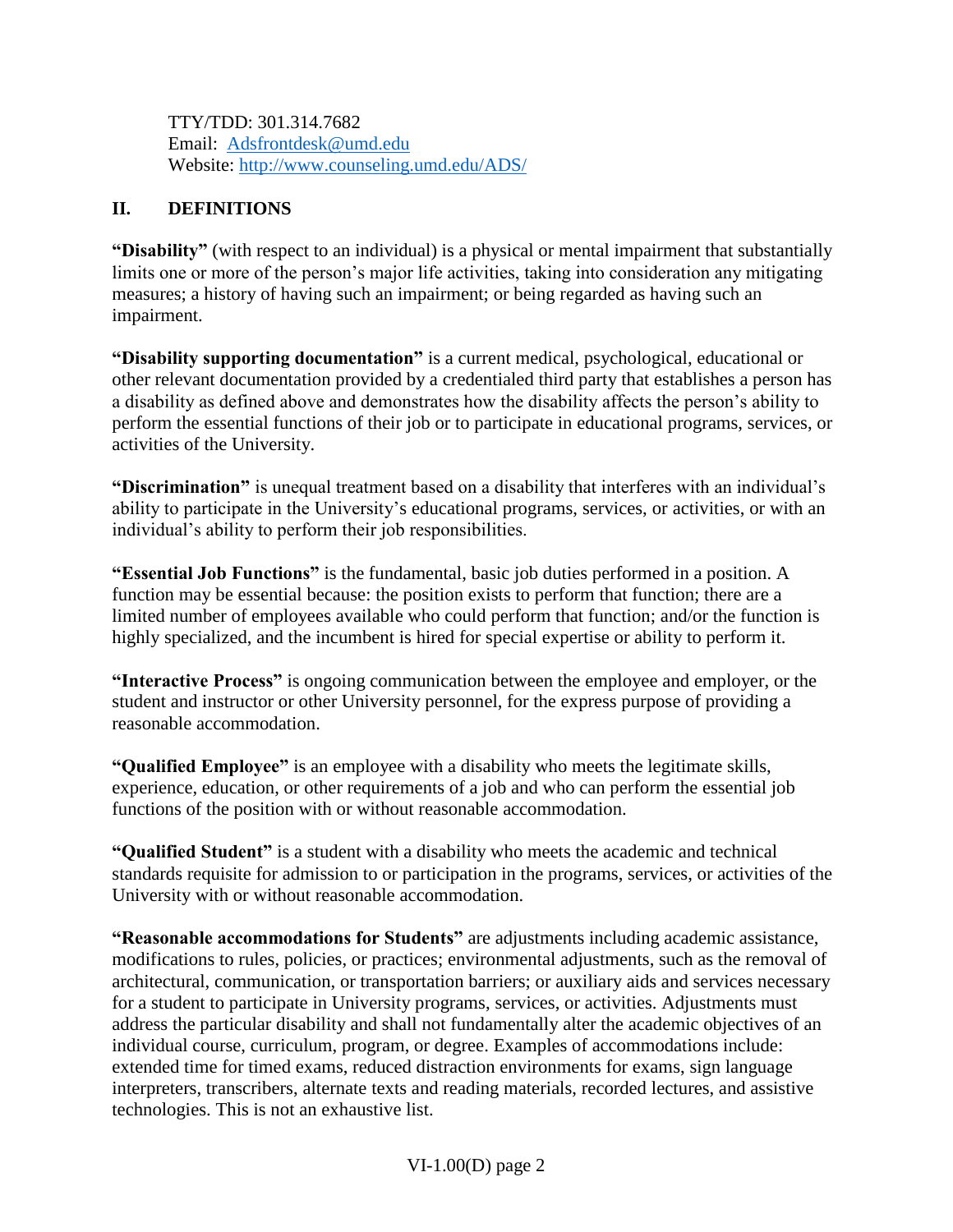**"Reasonable accommodations for Staff and Faculty and Student Employees"** are any changes to a job, the work environment, or the way things are usually done that allow an individual with a disability to apply for a job, perform job functions, or enjoy equal access to benefits available to other individuals in the workplace. Modifications must address the particular disability and should not fundamentally alter the employee's essential job functions.

**"Retaliation"** is action taken against an individual solely because of seeking an accommodation related to disability, filing a complaint of discrimination based on disability, or participating in an investigation or proceeding concerning allegations of discrimination based on disability.

# **III. ACCOMMODATION REQUEST PROCEDURES**

## **A. Student Accommodation Request Procedures**

This Policy requires the University and its agents to engage in an interactive dialogue with the student in order to implement reasonable accommodations. The provision and coordination of accommodations for students registered with the ADS shall not require the University to fundamentally alter the academic objectives of an individual course, curriculum, program, or degree.

## **1. Accommodation Request**

It is the responsibility of the Accessibility and Disability (ADS) to determine reasonable accommodations for students. To receive an accommodation, students must register with the ADS. Students must provide supporting documentation that demonstrates how their disability limits participation in courses, programs, services, jobs, activities, and/or access to facilities of the University. Documentation of the disability should be current and from appropriate professionals who are credentialed to diagnose the student's particular disability. The type of required documentation will vary depending on the nature of the disability and accommodations requested. *See the ADS [website](http://www.counseling.umd.edu/dss/forms/) for documentation requirements*. All documentation related to a student's disability shall be kept confidential and retained by the ADS. The ADS file shall be maintained separately from other student records maintained by the University.

### **a.** Timeliness

Requests for accommodations should be made far enough in advance to allow the ADS adequate time to review registration documentation, establish whether the student is qualified, and determine a reasonable accommodation through an interactive process with the student. Generally, it is best to request accommodations several weeks before a semester begins or as soon as a disability becomes known.

# **2. Eligibility Determination**

Students are responsible for scheduling an in-person meeting with the ADS and submitting all necessary supporting documents prior to that meeting. The purpose of the meeting is for the ADS to engage the student in an interactive process to determine whether the student is: 1) a qualified individual, and 2) eligible for the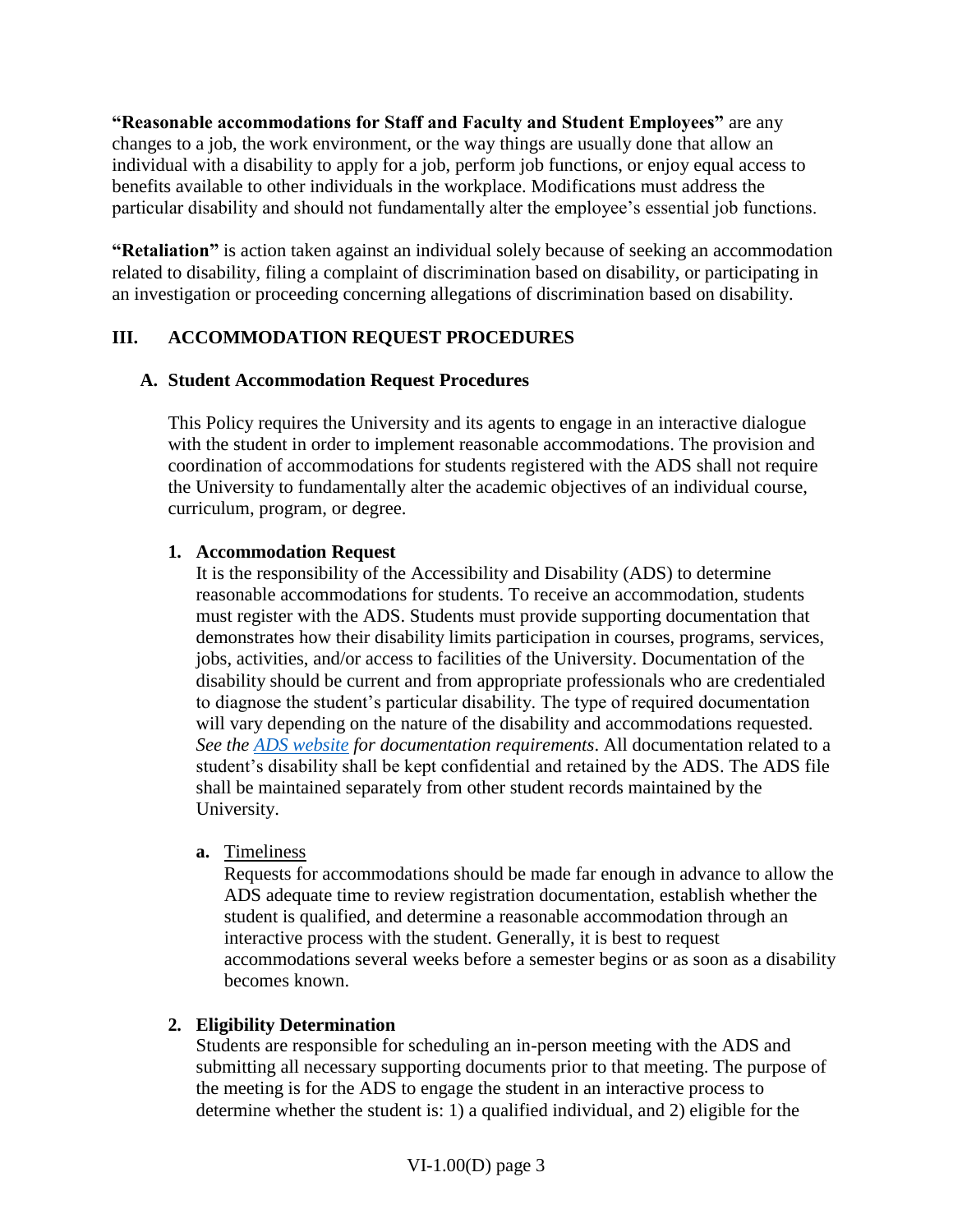specific requested accommodation(s). Once the student contacts the ADS to schedule an appointment, and submits all necessary supporting disability documentation, the ADS will work in good faith to determine and meet a qualified student's reasonable accommodation needs within ten (10) business days.

#### **3. Implementation**

After eligibility has been established, the ADS will determine reasonable accommodations required by the student. An *Accommodations Letter* will be developed for the student with directions for sharing the letter with instructors. After receiving the *Accommodations Letter* via email, students are expected to meet with each course instructor, in person, to provide them with a copy of the *Accommodations Letter* and to obtain their signature on the *Acknowledgment of Student Request* form. Students and instructors will discuss a plan for how the accommodations will be implemented throughout the semester for the course. Specific details regarding implementation of the ADS approved accommodations agreed upon between the student and the individual course instructor must be documented and added to the *Acknowledgment of Student Request* form, and signed by the instructor. The student is responsible for submitting the signed original form to the ADS, and retaining a copy of the signed *Acknowledgment of Student Request* form for their individual records.

It is the responsibility of the ADS to work with the student and the instructor (and Department Chair or Dean as appropriate) to facilitate effective and timely implementation of reasonable accommodation(s). If a student believes they are being denied reasonable accommodations or that reasonable accommodations are not being implemented in an effective and timely manner, the student should contact the ADS immediately. All parties will prioritize accommodation implementation meetings requested by the ADS. The University will use good faith efforts to resolve any outstanding issues within five (5) business days. If the student is not satisfied with the results of good faith efforts to resolve this issue, they may file a complaint with the University's Office of Civil Rights & Sexual Misconduct (OCRSM) (See Part IV Complaint Procedures for contact information).

#### Academic Objections

If the instructor, Department Chair, or Dean believes the accommodation fundamentally alters the academic objectives of the course, curriculum, program, or degree, they are obligated to notify the ADS immediately, in writing, and provide an explanation of the reasoning. Within ten (10) business days, the ADS in consultation with the student and instructor, Department Chair, or Dean will work to identify an alternative solution to ensure the student's accommodation needs are met whenever possible. When necessary, the ADS will seek further review at a higher administrative level. If the student is an undergraduate, the ADS shall request review and resolution by the Associate Provost and Dean for Undergraduate Studies or designee.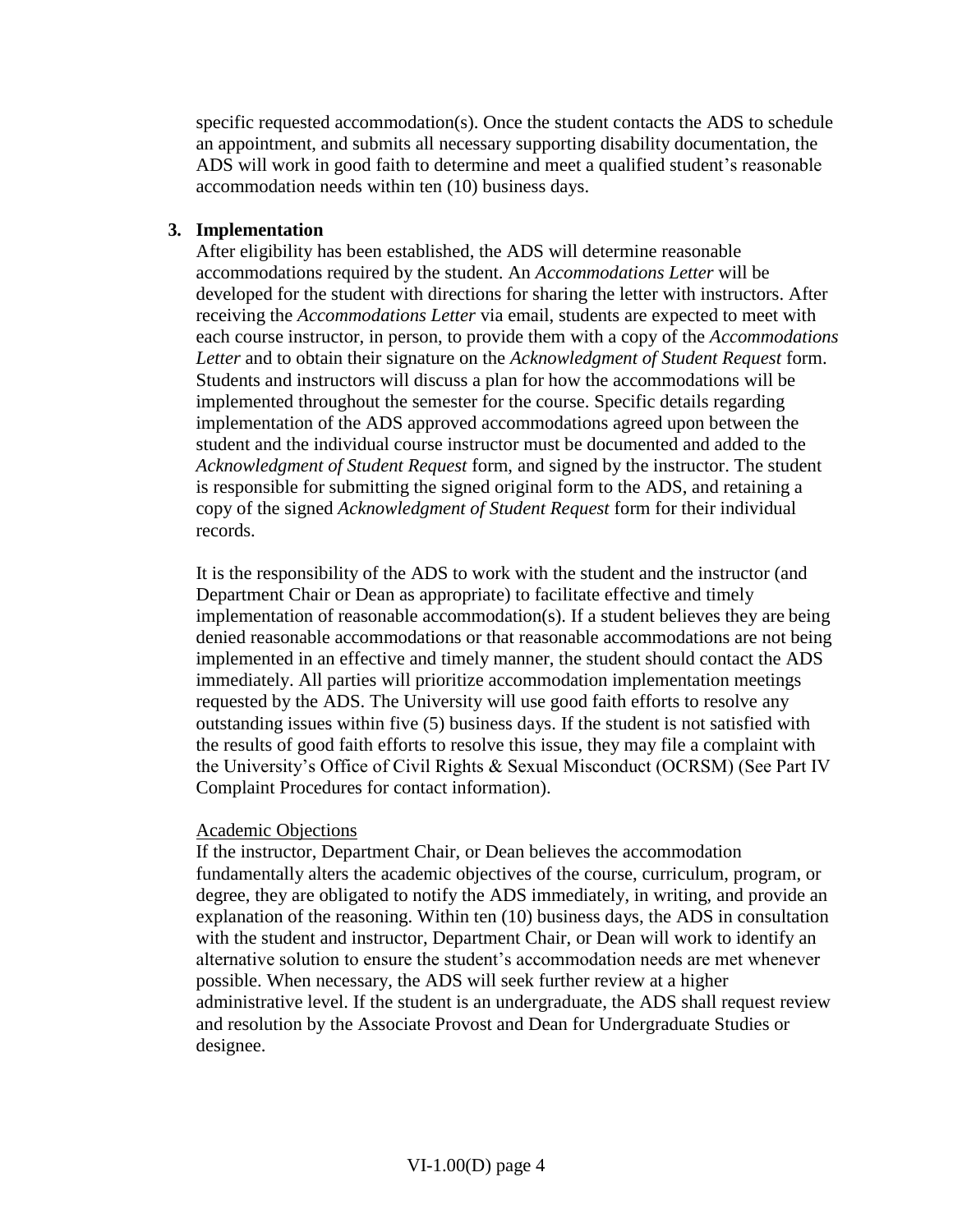If the student is a graduate student, including graduate assistants, the ADS shall request review and resolution by the Associate Provost and Dean of the Graduate School or designee. The Office of the Provost will make good faith efforts to review and respond to concerns within ten (10) business days of notification.

#### **B. Staff Accommodation Request Procedures**

This Policy requires the University and its agents to engage in an interactive dialogue with the employee in order to implement reasonable accommodations.

It is the responsibility of the Office of Staff Relations in University Human Resources (Staff Relations) to determine reasonable accommodations for staff. As necessary, Staff Relations shall consult with the ADA Coordinator regarding the determination of eligibility and the accommodation request(s). Staff Relations is responsible for documenting approved accommodations in an *Accommodation Plan*. A record of the *Accommodation Plan* shall be retained in the employee's departmental/unit personnel file and in Staff Relations. All supporting disability documentation shall be kept confidential and maintained by Staff Relations separately from the employee's other personnel records.

#### **1. Accommodation Request**

To receive an accommodation, an employee must obtain and complete a *Staff Accommodation Request* form from Staff Relations. The employee must document on the form the specific accommodation request and return it to Staff Relations. Additional supporting disability documentation may be requested when necessary.

### **2. Eligibility Determination**

Staff Relations will review the completed *Staff Accommodation Request* form and supporting documentation, and meet with the employee to determine if the employee is a qualified individual with a disability and therefore eligible for accommodations. Staff Relations will consult with the ADA Coordinator, as appropriate, in making this determination.

#### **3. Accommodation Determination**

Staff Relations, in consultation with the ADA Coordinator and relevant supervisor/unit head, will review the employee's accommodation request in relation to their position, and facilitate an interactive dialogue with the employee, supervisor, and/or unit head, to determine and implement a reasonable accommodation.

### **4. Implementation**

Once eligibility and the reasonable accommodation are approved, Staff Relations will develop an *Accommodation Plan*, which will be shared with the employee and supervisor. It is the responsibility of the supervisor (or unit head) to work in coordination with the employee to ensure appropriate implementation of reasonable accommodations. The University will use good faith efforts to implement reasonable accommodations within thirty (30) business days of receipt of the required documentation for the requested accommodations.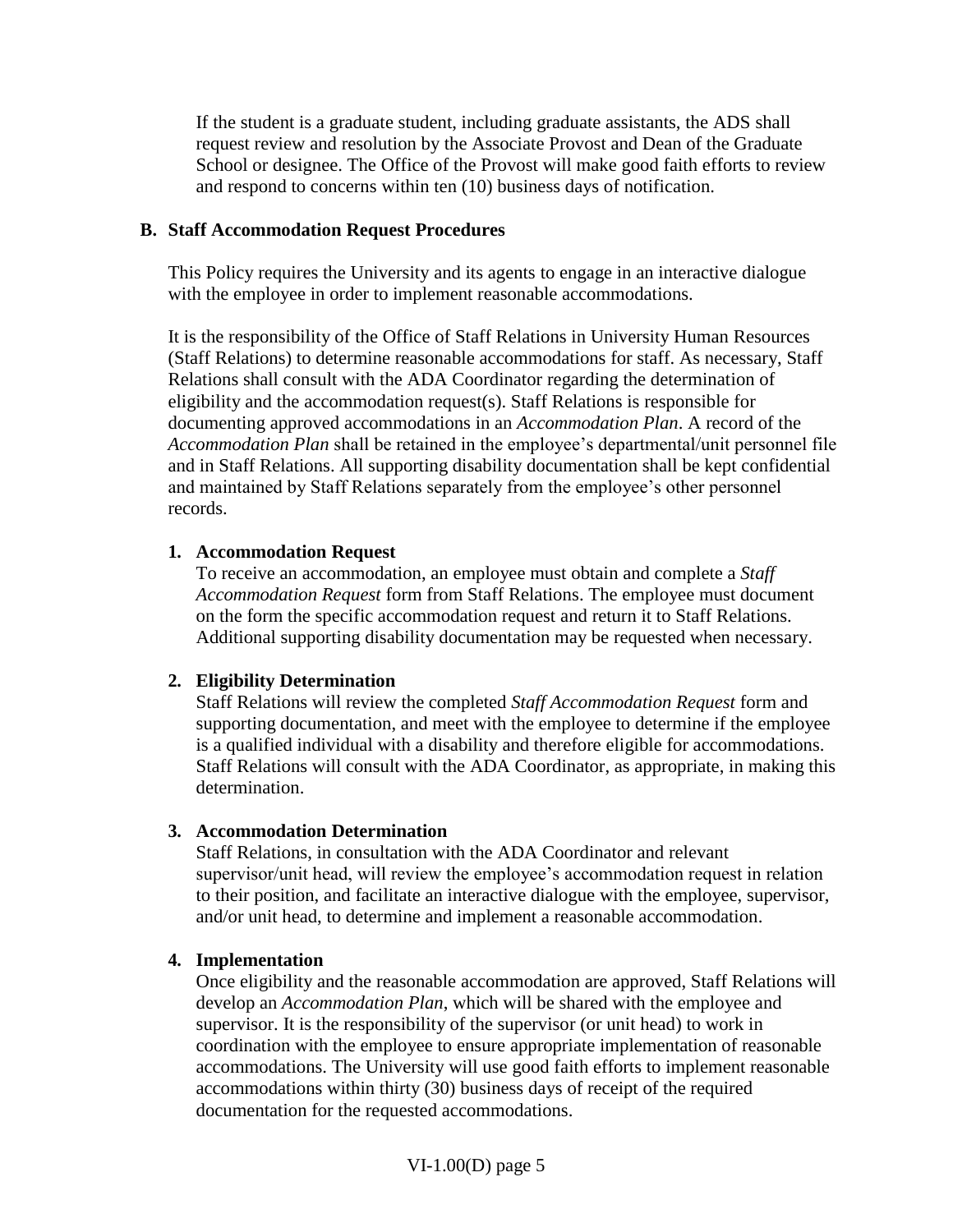It is the responsibility of Staff Relations to work with the employee, supervisor and/or unit head, in consultation with the ADA Coordinator, as necessary, to facilitate a resolution that ensures effective and timely implementation of the accommodation. If an employee believes they have been denied reasonable accommodations or that reasonable accommodations are not being implemented in an effective and timely manner, the employee should contact Staff Relations immediately.

If Staff Relations' efforts to resolve implementation concerns are unsuccessful, the ADA Coordinator shall seek review and resolution by the Assistant Vice President for Human Resources. If the employee is not satisfied with the results of good faith efforts to resolve the issue, they may file a complaint with the University's OCRSM (See Part IV – Complaint Procedures for contact information).

### **C. Faculty Accommodation Request Procedures**

This Policy requires the University and its agents to engage in an interactive dialogue with faculty in order to implement reasonable accommodations.

It is the responsibility of the Office of Faculty Affairs (Faculty Affairs) to determine reasonable accommodations for faculty. As necessary, Faculty Affairs shall consult with the ADA Coordinator regarding the determination of eligibility and the accommodation request(s). Faculty Affairs is responsible for documenting granted accommodations, in an *Accommodation Plan*. A record of the *Accommodation Plan* shall be retained in the faculty member's departmental file and in Faculty Affairs. All supporting disability documentation shall be kept confidential and maintained by Faculty Affairs separately from the faculty member's other personnel records.

### **1. Accommodation Request**

To receive an accommodation, a faculty member must obtain and complete a *Faculty Accommodation Request* form from Faculty Affairs. The faculty member must document on the form the specific accommodation request and return it to Faculty Affairs. Additional supporting disability documentation may be requested when necessary.

# **2. Eligibility Determination**

Faculty Affairs will review the completed *Faculty Accommodation Request* form and supporting documentation, and meet with the faculty member to determine if the faculty member is a qualified individual with a disability and therefore eligible for accommodations. Faculty Affairs will consult with the ADA Coordinator, as appropriate, in making this determination.

### **3. Accommodation Determination**

Faculty Affairs, in consultation with the ADA Coordinator and relevant Dean or Department Chair, will review the faculty member's accommodation request in relation to the essential job functions of the position, and facilitate an interactive dialogue with the faculty member and Department Chair/Dean, to determine and implement a reasonable accommodation.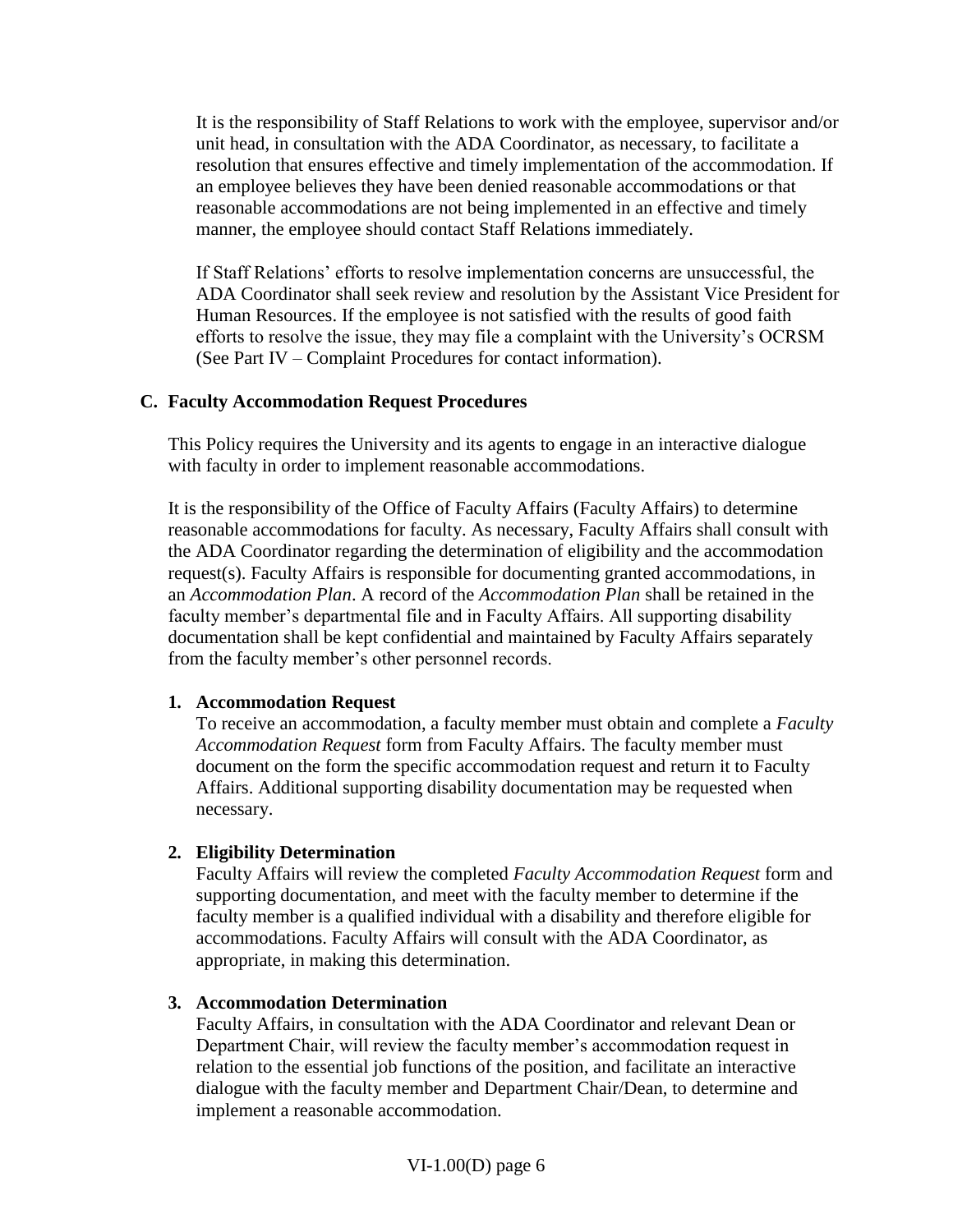#### **4. Implementation**

Once eligibility and the reasonable accommodation are approved, Faculty Affairs will develop an *Accommodation Plan* which will be shared with the faculty member and Dean/Department Chair. It is the responsibility of the next level administrator (Dean, Department Chair, etc.) to work in coordination with the faculty member to ensure appropriate implementation of reasonable accommodations. The University will use good faith efforts to implement reasonable accommodations within thirty (30) business days of receipt of the required documentation for the requested accommodations.

It is the responsibility of Faculty Affairs to work with the faculty member and Dean/Department Chair in consultation with the ADA Coordinator, as necessary, to facilitate a resolution that ensures effective and timely implementation of the accommodation. If a faculty member believes they have been denied reasonable accommodations or that reasonable accommodations are not being implemented in an effective and timely manner, the faculty member should contact Faculty Affairs immediately.

If Faculty Affairs' efforts to resolve implementation concerns are unsuccessful, the ADA Coordinator shall seek review and resolution by the Senior Vice President and Provost. If the faculty member is not satisfied with the results of good faith efforts to resolve the issue, they may file a complaint with the University's OCRSM (See Part IV – Complaint Procedures for contact information).

### **D. Accommodation Request Procedures for Third Parties**

#### **1. Accommodation Request**

Third party individuals (visitors, volunteers, applicants for admission or employment, vendors, and contractors) with a disability, who are visiting the University, and seek an accommodation to facilitate their visit or access to University programs, must contact the ADS.

#### **a.** Timeliness

Third parties are expected to provide reasonable notice in order for the University to facilitate the provision of a requested accommodation in a timely manner.

#### **b.** Documentation

Depending on the nature of the disability and accommodation request, third parties may be subject to the same supporting documentation requirements as students, faculty, and staff.

#### **2. Accommodation Implementation**

It is the responsibility of the host department or unit on campus to implement reasonable accommodations, as communicated by the ADS, to third parties.